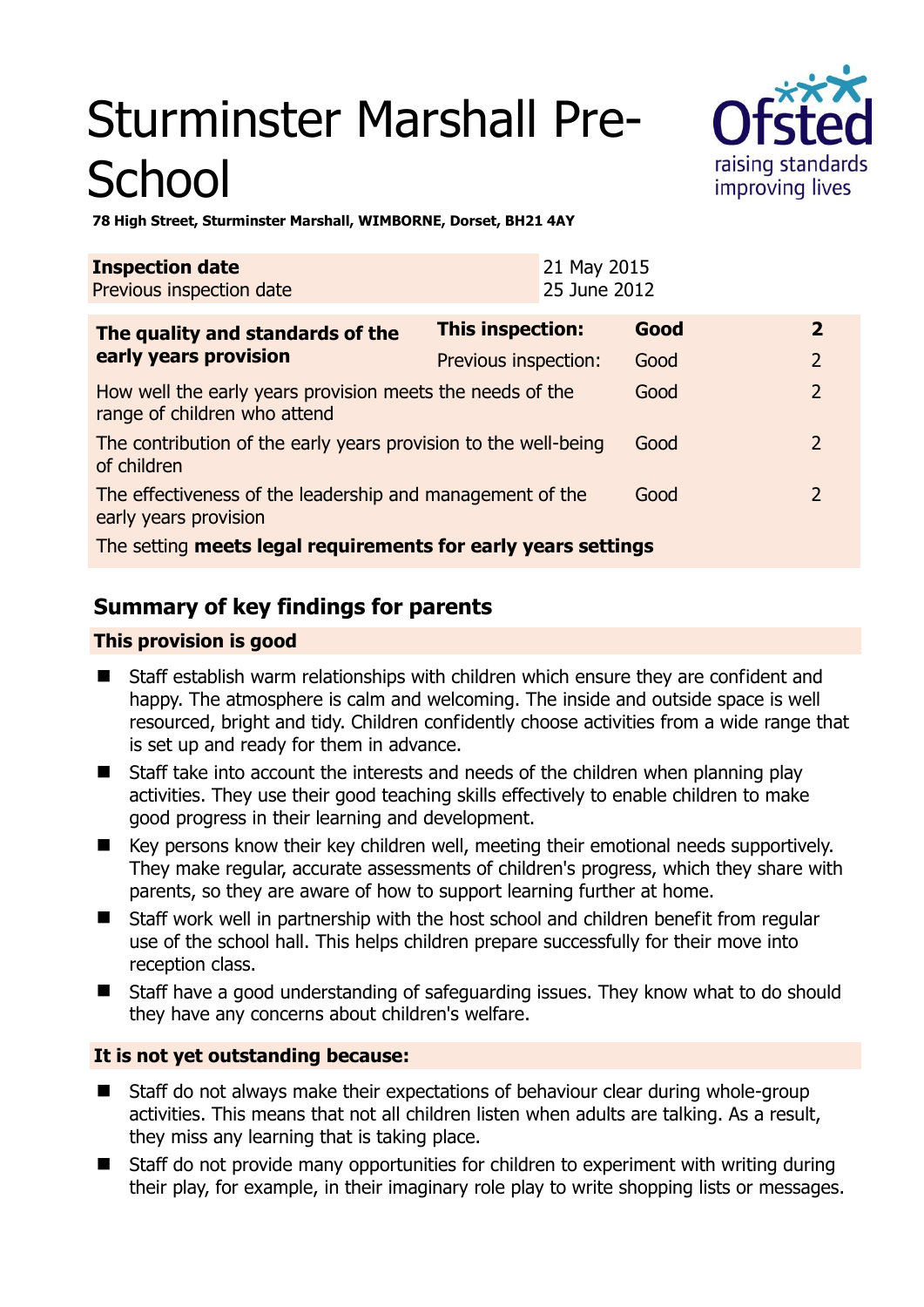# **What the setting needs to do to improve further**

## **To further improve the quality of the early years provision the provider should:**

- $\blacksquare$  improve the effectiveness of whole-group activities, making expectations of behaviour clear, to promote children's understanding and listening skills
- $\blacksquare$  provide more opportunities for children to experiment with making marks and writing in their play.

### **Inspection activities**

- The inspector observed activities both indoors and outdoors.
- The inspector talked to children, staff and the manager at appropriate times throughout the inspection.
- The inspector carried out a joint observation with the manager.
- The inspector took account of the views of parents spoken to on the day.
- The inspector looked at children's records, planning documentation, and a range of other documentation including policies and procedures.

# **Inspector**

Jacqueline Good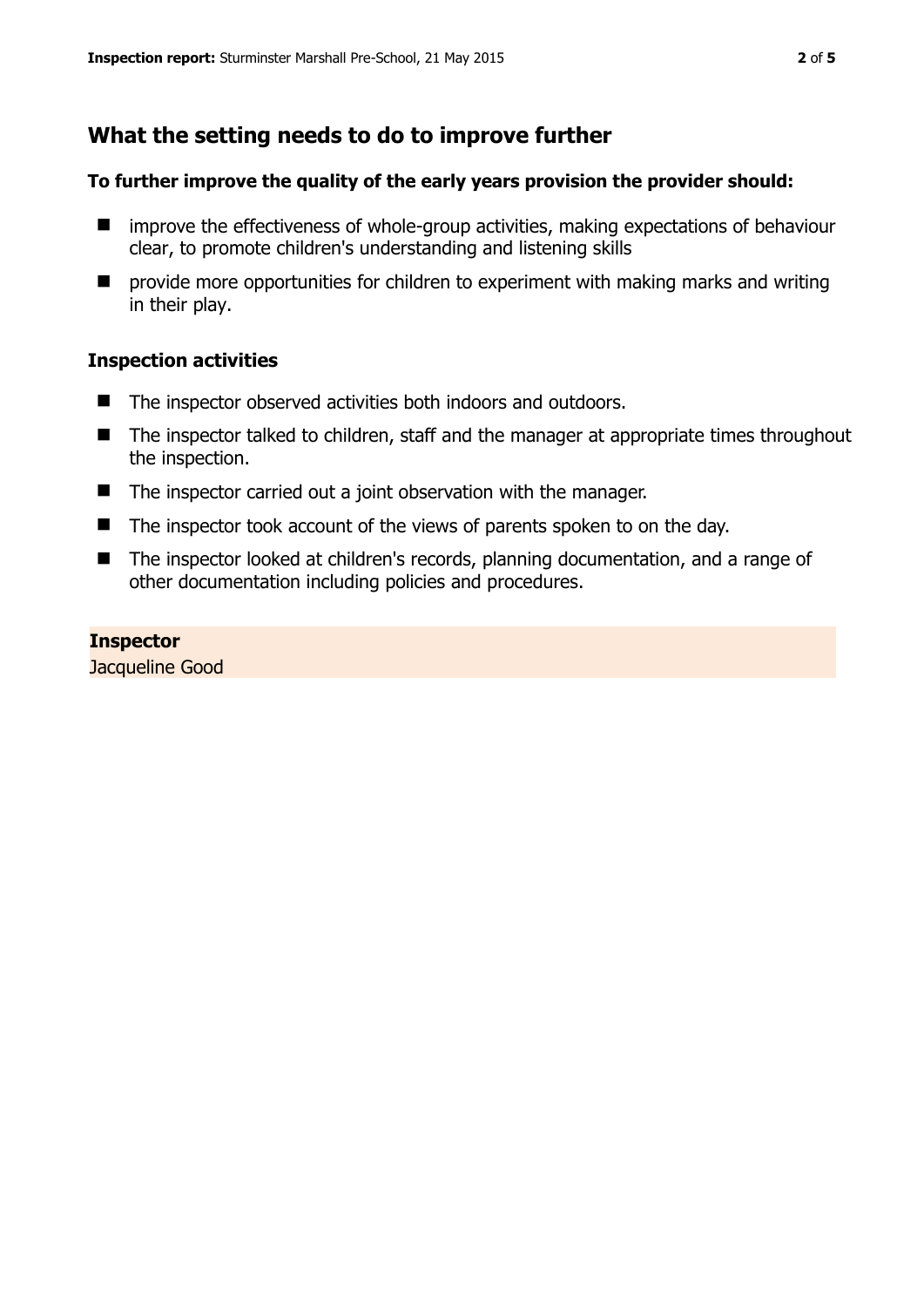## **Inspection findings**

#### **How well the early years provision meets the needs of the range of children who attend. This is good**

Staff work well with parents and other professionals and put in place positive support to identify and address gaps in children's learning. Consequently, all children make good progress, regardless of their starting points. In small groups, staff engage children well in stories by asking questions that make the story relevant to them. For example, when sharing a story about a cat, children talk about their own pets. Staff effectively challenge older children to name and sound out letters in the text. Children enjoy exploring the texture of foam. Staff ask questions like 'how does it feel?' which helps extend children's language and thinking skills. Staff recognise how to spontaneously extend children's understanding of the world; for example, children enjoy role play, pretending they are shopping and using a till. Staff provide a range of activities for children to make marks; however, there are few opportunities for children to do this in their imaginative play.

## **The contribution of the early years provision to the well-being of children is good**

Staff promote children's emotional well-being positively, meaning children are confident and motivated to learn. Staff encourage them to help themselves to toys, books and resources. Children have a good understanding of how to keep themselves and others safe because staff explain the possible consequences of their actions. For example, they discouraged children from swinging a string of beads because they could hit and injure others. Children develop their understanding of a healthy diet through discussions with staff. They gain good self-care skills as they help themselves to snacks, pour their own drinks and manage their own personal care needs. Children generally behave well, especially during their play. However, staff do not make their expectations of behaviour clear during whole-group activities, meaning not all children listen to the adult talking.

## **The effectiveness of the leadership and management of the early years provision is good**

The manager has a good understanding of the requirements of the Early Years Foundation Stage. She monitors and ensures planning offers a broad range of experiences to enable the children to develop in all areas. Staff access regular training to extend their skills and knowledge, and share this during staff meetings. For example, recent mathematics training has led to increased resources to help children see numbers and use the resources to gain a better understanding of ordering numbers. Staff receive good support in their professional development. The manager involves them in the review of their practice and the impact this has on the children's development. There is a strong desire to continually improve and develop through effective self-evaluation. The manager has ensured they have made improvements to practice following the last inspection.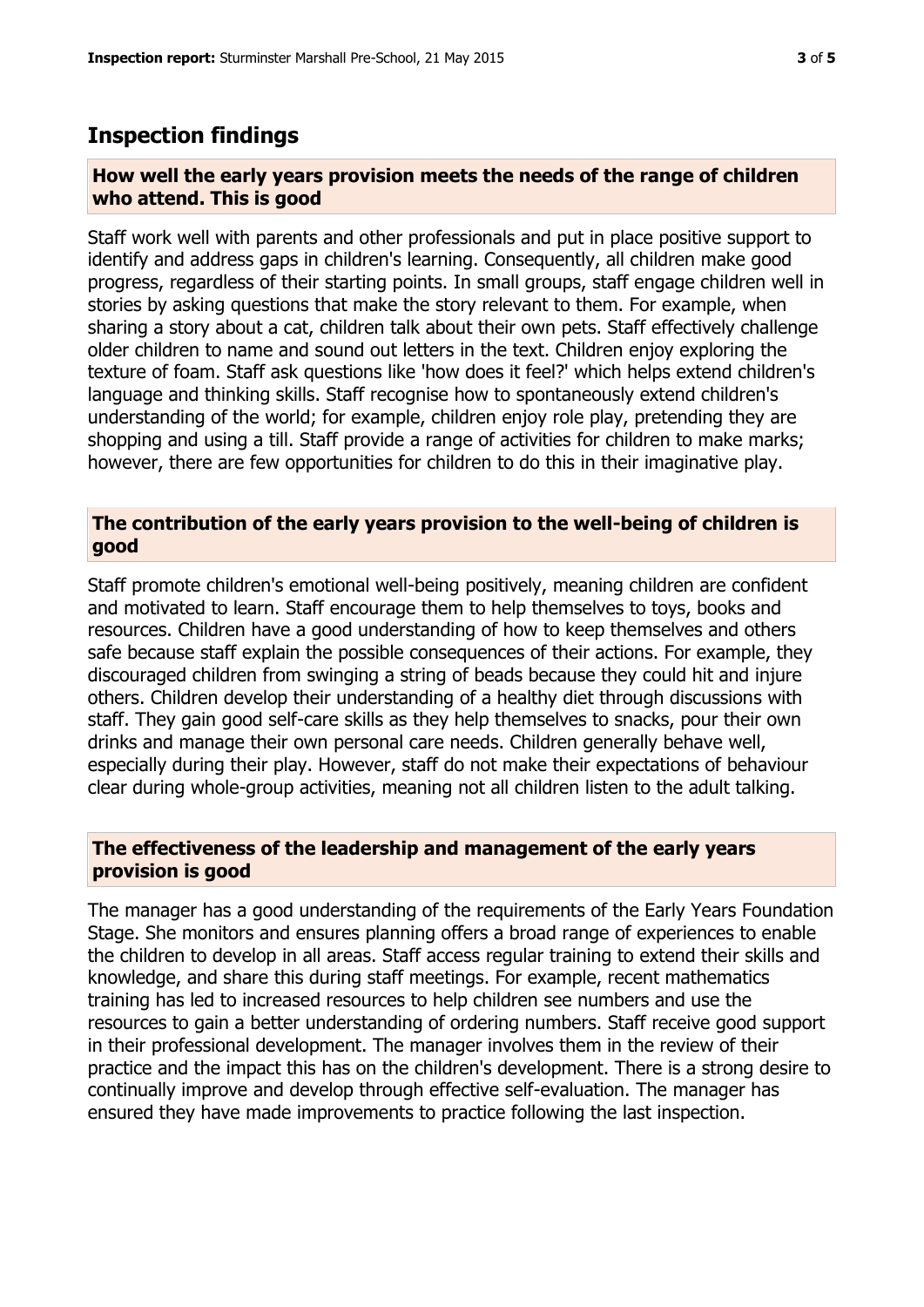# **Setting details**

| Unique reference number       | 144318                                    |  |
|-------------------------------|-------------------------------------------|--|
| <b>Local authority</b>        | <b>Dorset</b>                             |  |
| <b>Inspection number</b>      | 841655                                    |  |
| <b>Type of provision</b>      | Sessional provision                       |  |
| <b>Registration category</b>  | Childcare - Non-Domestic                  |  |
| Age range of children         | $2 - 8$                                   |  |
| <b>Total number of places</b> | 32                                        |  |
| Number of children on roll    | 44                                        |  |
| <b>Name of provider</b>       | Sturminster Marshall Pre-School Committee |  |
| Date of previous inspection   | 25 June 2012                              |  |
| <b>Telephone number</b>       | 01258 858 395                             |  |

Sturminster Marshall Pre-School established in 1973 and registered in 1993. It has exclusive use of a classroom and outdoor area within Sturminster Marshall First School. The pre-school is open from 9am to 3pm each weekday during school term time. Funding for early education is available for two-, three- and four-year-old children. There are five staff employed to work directly with the children. They all hold relevant early years qualifications. In addition, the pre-school employs an administrative assistant.

This inspection was carried out by Ofsted under sections 49 and 50 of the Childcare Act 2006 on the quality and standards of provision that is registered on the Early Years Register. The registered person must ensure that this provision complies with the statutory framework for children's learning, development and care, known as the Early Years Foundation Stage.

Any complaints about the inspection or the report should be made following the procedures set out in the guidance 'Complaints procedure: raising concerns and making complaints about Ofsted', which is available from Ofsted's website: www.gov.uk/government/organisations/ofsted. If you would like Ofsted to send you a copy of the guidance, please telephone 0300 123 4234, or email enquiries@ofsted.gov.uk.